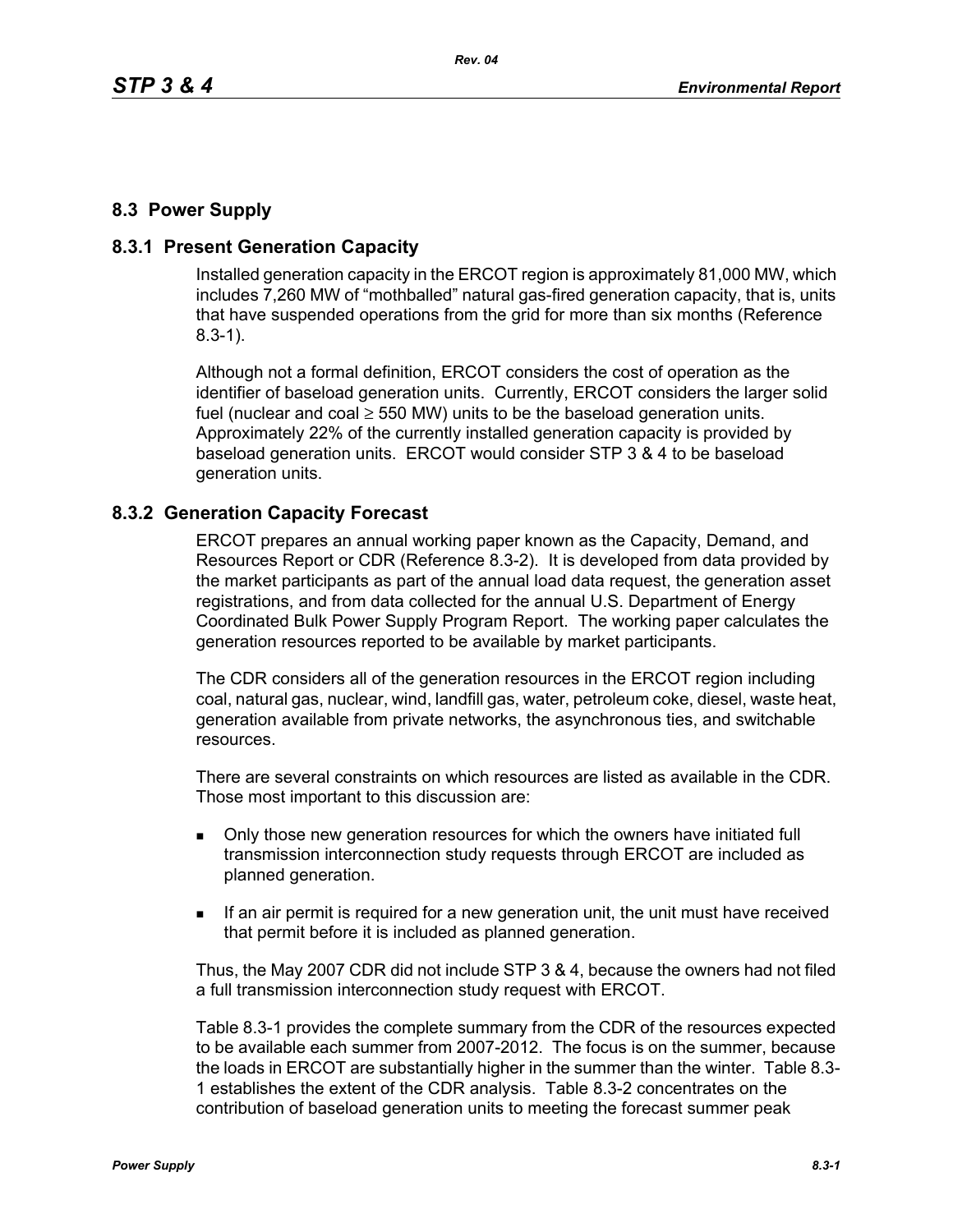demand. Table 8.3-3 is a list of generation units considered to be the baseload units used to develop Table 8.3-2.

Figure 8.3-1 is contained in the CDR and provides the ERCOT generation capacity projections for 2012-2027. The program that develops the curves takes many factors into consideration:

- **Increasing age of generation units, which may lead to inefficiency, increased** outage time, or reduced output capacity
- New units being connected to the grid (capacity and date) based on market participants' reported plans
- Units being decommissioned (capacity and date) in accordance with market participants' reported plans
- Units being mothballed (capacity and date) based on market participants' reported plans
- Units being taken out of mothballed status and reconnected to the grid (capacity and date) based on market participants' reported plans

The figure provides three possible capacity scenarios based on the aging of existing units to assist the market participants in making sound economic decisions. Based on company operating experience and specific economic constraints, some market participants may choose to not operate their units past thirty years, some past forty years, or some past fifty years. The three aging scenarios allow the market participants to understand the forecast generation capacity with and without units of various ages. This provides the market participants flexibility in their economic decisions.

ERCOT does not dictate to the market participants which units should be mothballed, or when mothballed units should be returned to the grid, or when new units should be planned and constructed. ERCOT relies on market economic forces to provide the market participants with the impetus to make such economic decisions. ERCOT simply provides as much information as possible to assist the market participants in making good economic decisions that will benefit the whole ERCOT region.

### **8.3.3 References**

- 8.3-1 ERCOT Report on Existing and Potential Electric System Constraints and Needs, December 2006, available at http://www.ercot.com/news/presentations/2006/2006\_ERCOT\_Reports\_T ransmission Constraints and Needs.pdf.
- 8.3-2 Report on the Capacity, Demand, and Reserves in the ERCOT Region, May 2007, available at http://www.ercot.com/news/presentations/2007/07CDR05172007-final.xls.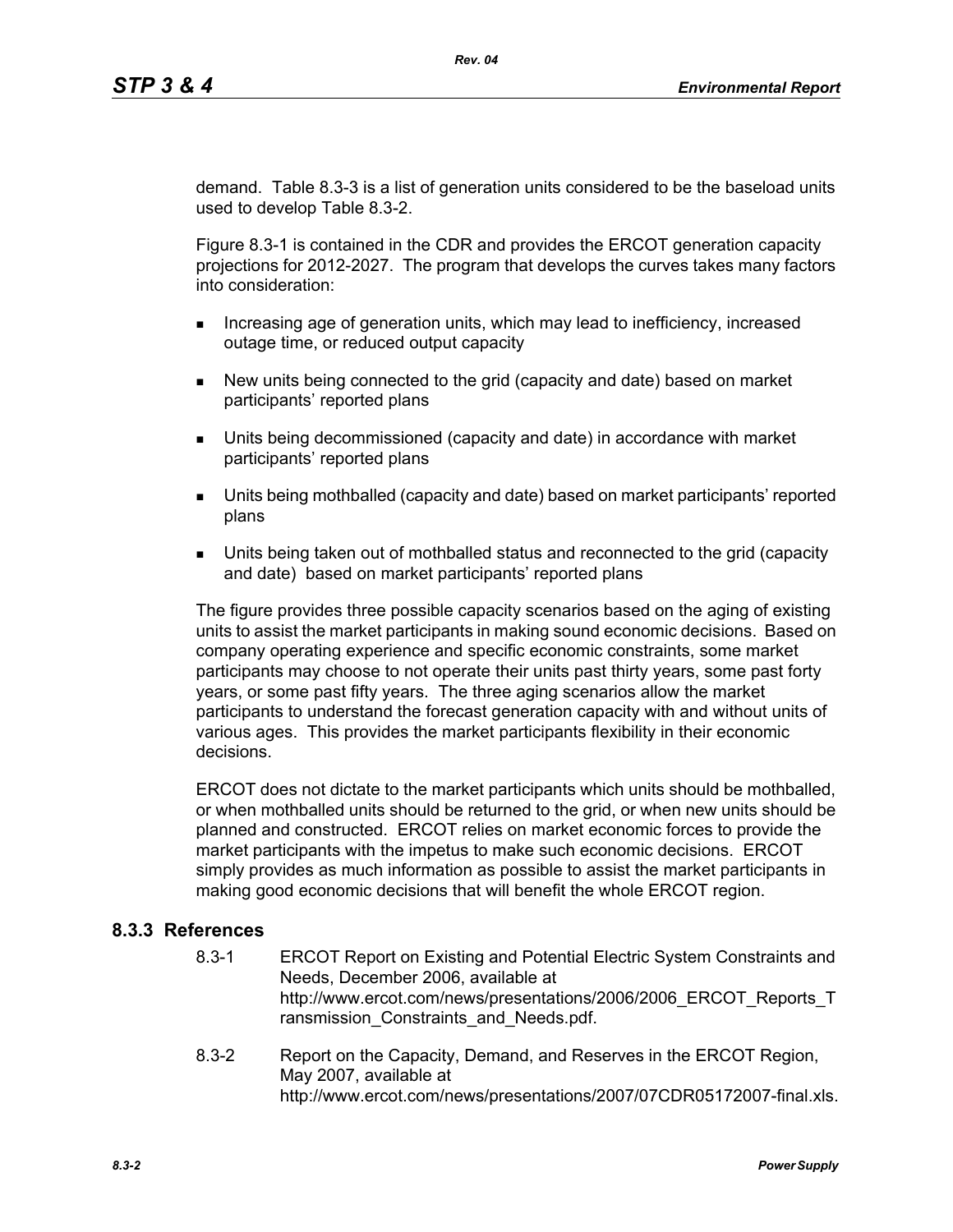| <b>Resources:</b>                                                |        | 2008   | 2009   | 2010     | 2011   | 2012         |
|------------------------------------------------------------------|--------|--------|--------|----------|--------|--------------|
| Installed Capacity, MW                                           |        | 61,424 | 61,424 | 61,424   | 61,424 | 61,424       |
| Capacity from Private Networks, MW                               | 6,513  | 6,217  | 6,217  | 6,217    | 6,217  | 6,217        |
| Effective Load-Carrying Capability (ELCC) of Wind Generation, MW | 298    | 298    | 298    | 298      | 298    | 298          |
| <b>RMR Units under Contract, MW</b>                              | 169    | 169    | 169    | 169      | 0      | 0            |
| <b>Operational Generation, MW</b>                                | 68,404 | 68,108 | 68,108 | 68,108   | 67,939 | 67,939       |
|                                                                  |        |        |        |          |        |              |
| 50 % of Non-Syncronous Ties, MW                                  | 553    | 553    | 553    | 553      | 553    | 553          |
| Switchable Units, MW                                             | 2,848  | 2,848  | 2,848  | 2,848    | 2,848  | 2,848        |
| Available Mothballed Generation, MW                              | 165    | 510    | 419    | 594      | 558    | 522          |
| Planned Units (not wind) with Signed IA and Air Permit, MW       | 0      | 550    | 550    | 550      | 1,300  | 2,100        |
| ELCC of Planned Wind Units with Signed IA, MW                    | 0      | 171    | 174    | 174      | 174    | 174          |
| <b>Total Resources, MW</b>                                       | 71,970 | 72,740 | 72,652 | 72,827   | 73,372 | 74,136       |
|                                                                  |        |        |        |          |        |              |
| less Switchable Units Unavaialble to ERCOT, MW                   | 158    | 317    | 317    | $\Omega$ | 0      | $\mathbf{0}$ |
| less Retiring Units, MW                                          | 0      | 375    | 375    | 433      | 433    | 433          |
| <b>Resources, MW</b>                                             | 71,812 | 72,048 | 71,960 | 72,394   | 72,939 | 73,703       |

Reference 8.3-2

|  | Table 8.3-2 Forecast Summer Capacity, Baseload Generation Units Only |  |  |  |  |
|--|----------------------------------------------------------------------|--|--|--|--|
|--|----------------------------------------------------------------------|--|--|--|--|

|                                                       | 2007   | 2008   | 2009   | 2010   | 2011   | 2012   |
|-------------------------------------------------------|--------|--------|--------|--------|--------|--------|
|                                                       |        |        |        |        |        |        |
| <b>Resources, MW</b>                                  | 71,812 | 72,048 | 71,960 | 72,394 | 72,939 | 73,703 |
|                                                       |        |        |        |        |        |        |
| <b>Baseload Generation, MW</b>                        | 17,621 | 17,621 | 19,057 | 19,998 | 21,378 | 22,178 |
|                                                       |        |        |        |        |        |        |
| % of Resources that are<br><b>Baseload Generation</b> | 24.5%  | 24.5%  | 26.5%  | 27.6%  | 29.3%  | 30.1%  |
|                                                       |        |        |        |        |        |        |

Compiled from Reference 8.3-2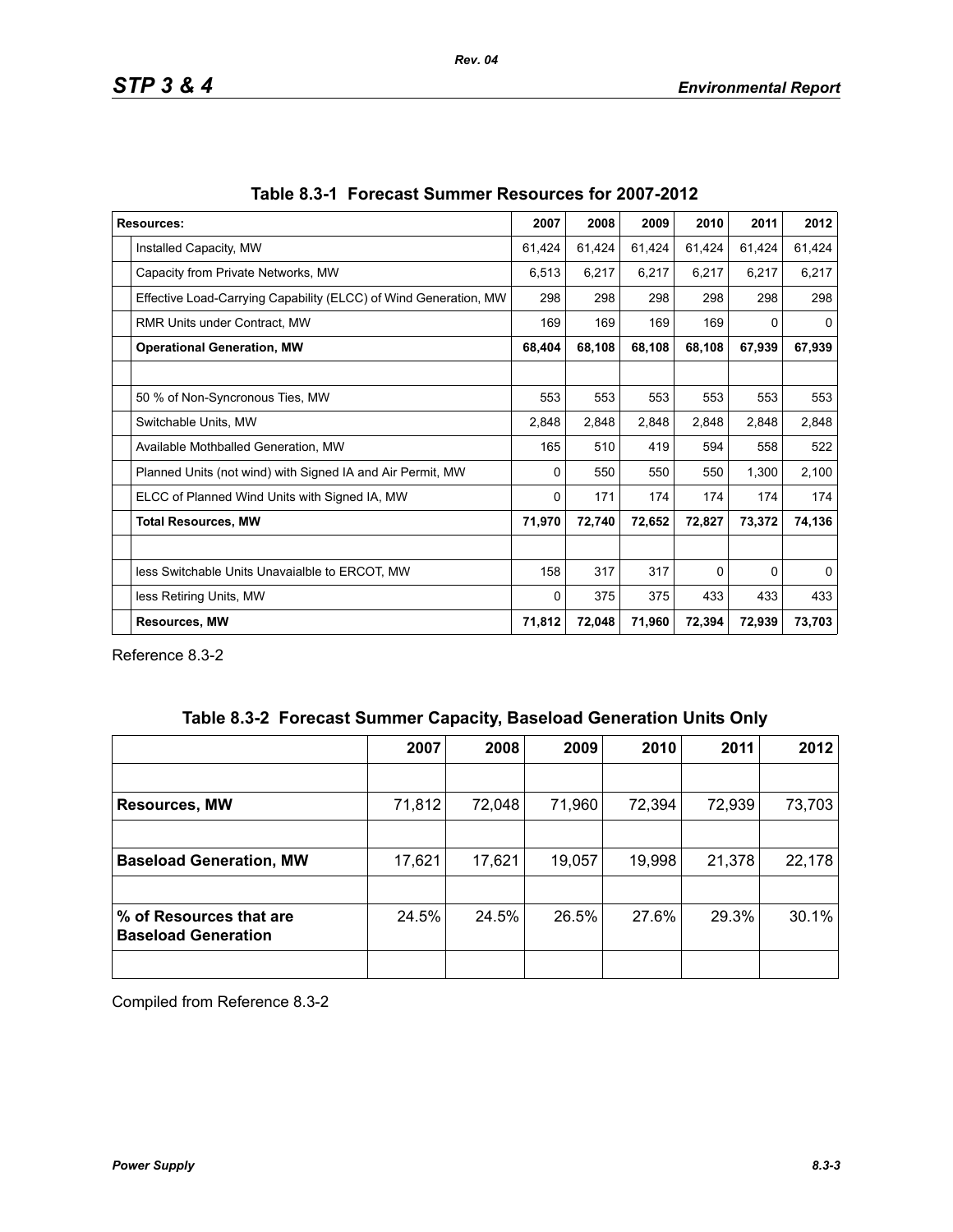| <b>Summer Capacity, MW</b>     |        |        |        |        |        |        |
|--------------------------------|--------|--------|--------|--------|--------|--------|
| <b>Unit Name</b>               | 2007   | 2008   | 2009   | 2010   | 2011   | 2012   |
| Big Brown 1                    | 597    | 597    | 597    | 597    | 597    | 597    |
| Big Brown 2                    | 610    | 610    | 610    | 610    | 610    | 610    |
| Coleto Creek 1                 | 633    | 633    | 633    | 633    | 633    | 633    |
| Comanche Peak 1                | 1,164  | 1,164  | 1,164  | 1,164  | 1,164  | 1,164  |
| Comanche Peak 2                | 1,164  | 1,164  | 1,164  | 1,164  | 1,164  | 1,164  |
| <b>Fayette Power Project 1</b> | 596    | 596    | 596    | 596    | 596    | 596    |
| Fayette Power Project 2        | 608    | 608    | 608    | 608    | 608    | 608    |
| J K Spruce 1                   | 560    | 560    | 560    | 560    | 560    | 560    |
| Limestone 1                    | 826    | 826    | 826    | 826    | 826    | 826    |
| Limestone 2                    | 853    | 853    | 853    | 853    | 853    | 853    |
| Martin Lake 1                  | 799    | 799    | 799    | 799    | 799    | 799    |
| Martin Lake 2                  | 795    | 795    | 795    | 795    | 795    | 795    |
| Martin Lake 3                  | 804    | 804    | 804    | 804    | 804    | 804    |
| Monticello 1                   | 560    | 560    | 560    | 560    | 560    | 560    |
| Monticello 2                   | 579    | 579    | 579    | 579    | 579    | 579    |
| Monticello 3                   | 808    | 808    | 808    | 808    | 808    | 808    |
| Oklaunion 1                    | 629    | 629    | 629    | 629    | 629    | 629    |
| South Texas 1                  | 1,282  | 1,282  | 1,282  | 1,282  | 1,282  | 1,282  |
| South Texas 2                  | 1,282  | 1,282  | 1,282  | 1,282  | 1,282  | 1,282  |
| W A Parish 5                   | 657    | 657    | 657    | 657    | 657    | 657    |
| W A Parish 6                   | 645    | 645    | 645    | 645    | 645    | 645    |
| W A Parish 7                   | 567    | 567    | 567    | 567    | 567    | 567    |
| W A Parish 8                   | 603    | 603    | 603    | 603    | 603    | 603    |
| Oak Grove 1                    |        |        | 855    | 855    | 855    | 855    |
| Sandow 5                       |        |        | 581    | 581    | 581    | 581    |
| Oak Grove 2                    |        |        |        | 855    | 855    | 855    |
| Comanche Peak 1&2 Upgrade      |        |        |        | 86     | 86     | 86     |
| J K Spruce 2                   |        |        |        |        | 750    | 750    |
| Twin Oaks 3                    |        |        |        |        | 630    | 630    |
| Sandy Creek 1                  |        |        |        |        |        | 800    |
|                                | 17,621 | 17,621 | 19,057 | 19,998 | 21,378 | 22,178 |

|  |  |  | Table 8.3-3 Baseload Generation Units for Summer Capacity Forecast |  |
|--|--|--|--------------------------------------------------------------------|--|
|--|--|--|--------------------------------------------------------------------|--|

Compiled from Reference 8.3-2